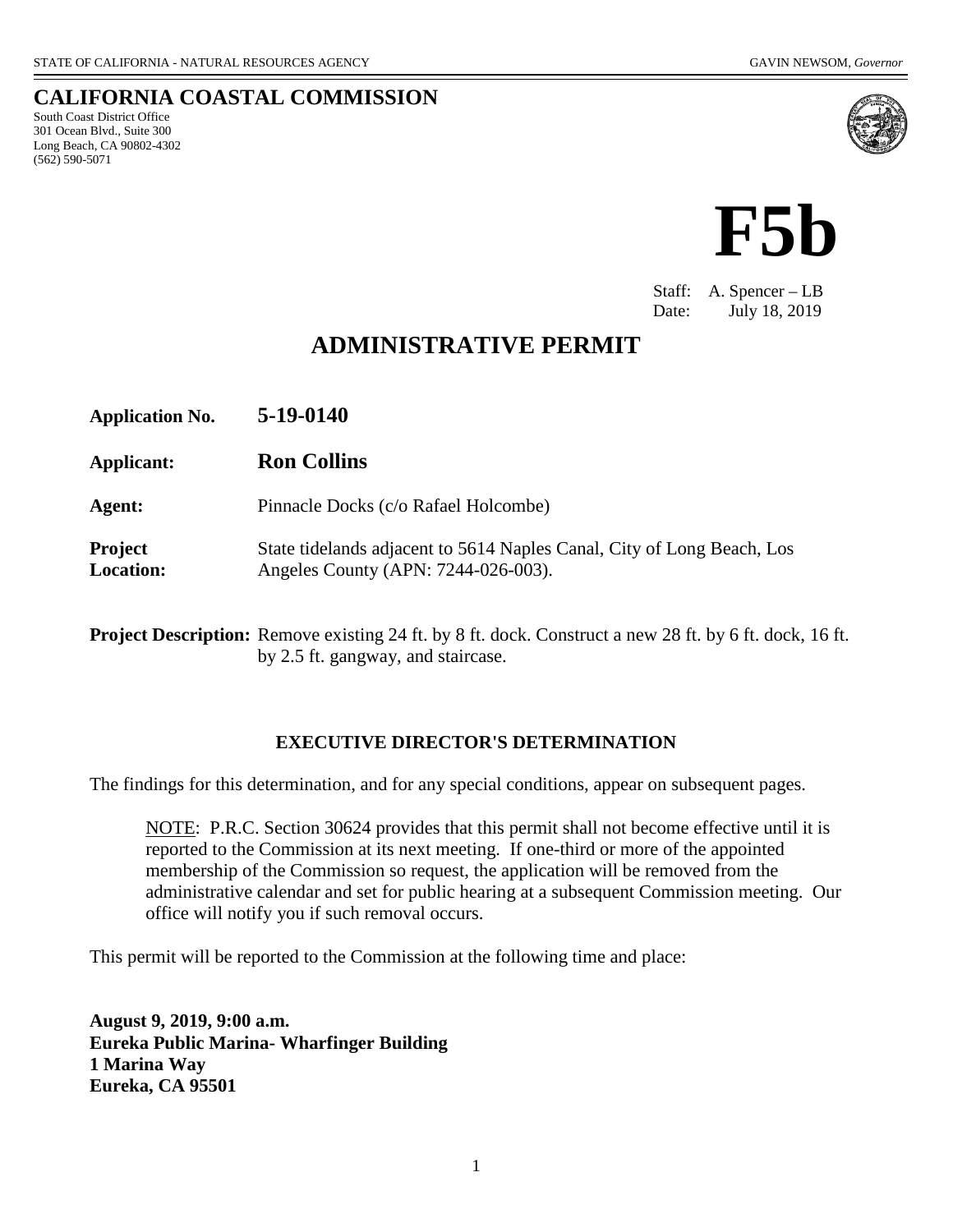#### IMPORTANT - Before you may proceed with development, the following must occur:

Pursuant to 14 Cal. Admin. Code Sections 13150(b) and 13158, you must sign the enclosed duplicate copy acknowledging the permit's receipt and accepting its contents, including all conditions, and return it to our office. Following the Commission's meeting, and once we have received the signed acknowledgement and evidence of compliance with all special conditions, we will send you a Notice of Administrative Permit Effectiveness.

#### **BEFORE YOU CAN OBTAIN ANY LOCAL PERMITS AND PROCEED WITH DEVELOPMENT, YOU MUST HAVE RECEIVED BOTH YOUR ADMINISTRATIVE PERMIT AND THE NOTICE OF PERMIT EFFECTIVENESS FROM THIS OFFICE.**

John Ainsworth Executive Director

by: Amrita Spencer Coastal Program Analyst

#### **STANDARD CONDITIONS**

This permit is granted subject to the following standard conditions:

- 1. **Notice of Receipt and Acknowledgment.** The permit is not valid and development shall not commence until a copy of the permit, signed by the permittee or authorized agent, acknowledging receipt of the permit and acceptance of the terms and conditions, is returned to the Commission office.
- 2. **Expiration.** If development has not commenced, the permit will expire two years from the date the Commission voted on the application. Development shall be pursued in a diligent manner and completed in a reasonable period of time. Application for extension of the permit must be made prior to the expiration date.
- 3. **Interpretation.** Any questions of intent or interpretation of any term or condition will be resolved by the Executive Director or the Commission.
- 4. **Assignment.** The permit may be assigned to any qualified person, provided assignee files with the Commission an affidavit accepting all terms and conditions of the permit.
- 5. **Terms and Conditions Run with the Land.** These terms and conditions shall be perpetual, and it is the intention of the Commission and the permittee to bind all future owners and possessors of the subject property to the terms and conditions.

**SPECIAL CONDITIONS:** See pages five through nine.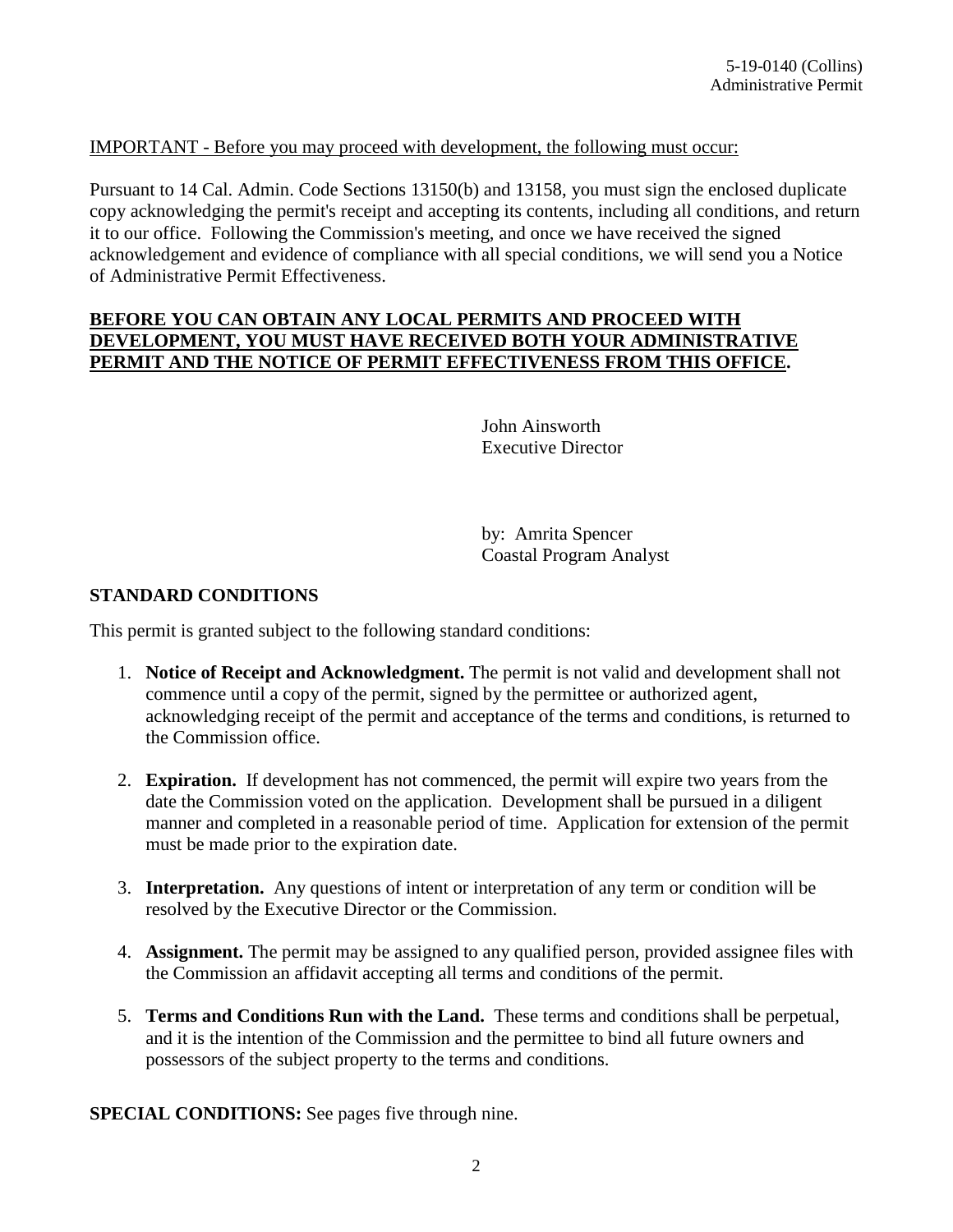## **EXECUTIVE DIRECTOR'S DETERMINATION (continued):**

The Executive Director hereby determines that the proposed development is a category of development, which, pursuant to PRC Section 30624, qualifies for approval by the Executive Director through the issuance of an Administrative Permit. Subject to Standard and Special Conditions as attached, said development is in conformity with the provisions of Chapter 3 of the Coastal Act of 1976 and will not have any significant impacts on the environment within the meaning of the California Environmental Quality Act. If located between the nearest public road and the sea, this development is in conformity with the public access and public recreation policies of Chapter 3.

# **FINDINGS FOR EXECUTIVE DIRECTOR'S DETERMINATION**

## **A. PROJECT DESCRIPTION**

The applicant proposes to remove an existing 8 ft. by 24 ft. (192 sq. ft.) dock float, and install a 6 ft. x 28 ft. (168 sq. ft.) rectangular dock float, one 16 ft. x 2.5 ft. gangway, and an access staircase in the Rivo Alto Canal located in southeast Long Beach (**[Exhibit 1](https://documents.coastal.ca.gov/reports/2019/8/F5b/F5b-8-2019-exhibits.pdf)** and **Exhibit 3**). The proposed 6 ft. x 28 ft. dock float complies with the maximum six-ft. width of new or reconstructed dock systems within Naples Canal as set forth in Special Condition 8 of Coastal Development Permit 5-11-085 [Naples Seawall Repair Project (Phase 1), City of Long Beach]. There will be no fill of coastal waters as a result of the subject development. No bottom disturbance or dredging is proposed or permitted by the subject application. The proposed project has received the approval of the City of Long Beach Marine Bureau (12/12/18) and the City of Long Beach Department of Development Services (06/19/2019).

Naples Island (which consists of three islands) and the Naples Canals (Rivo Alto Canal and Naples Canal) were constructed (dredged and filled) in the early 1900s in the delta of the San Gabriel River, the area that is now Alamitos Bay. Naples Canal is currently 65 to 70 ft. wide and 7 to 14 ft. deep, depending on the tide. A 20-ft. wide portion of public land exists on the upland portions along each side of the Naples Canal right-of-way, between the seawalls and the property lines of the residents whose homes line the canal and is open to the public.

In 2013, the Commission approved Coastal Development Permit 5-11-085, which authorized repair activities for the existing seawall that surrounds Naples Island. Subject to the conditions of Coastal Development Permit 5-11-085, the City of Long Beach is in the process of installing new steel sheet-pile seawalls on the water side of the existing vertical concrete seawalls along both sides of Naples Canal (1,915 linear ft.), and new guardrails, landscape beds, sidewalks, improved drainage, and relocated street lighting in the public right-of-way along the canal. Due to the scale of work required for the project, the seawall repair project was broken up into phases. CDP 5-11-085 permitted Phase One of the project, which includes the Rivo Alto Canal properties located between Ravenna Drive Bridge and the Toledo east bridge, where the project site is not located. During Phase One, the City removed the dock floats and associated structures in order to access and repair the seawall. Upon completion of the repair activities, the City replaced the private dock float systems. The project site is located in the Southwest quadrant of the Naples Canal system, which has been categorized as Phase Four of the Naples Seawall Repair Project **[\(Exhibit 2\)](https://documents.coastal.ca.gov/reports/2019/8/F5b/F5b-8-2019-exhibits.pdf)**. At this time, the City has not prepared an amendment to Coastal Development Permit 5-11-085 to authorize Phase Four repair activities.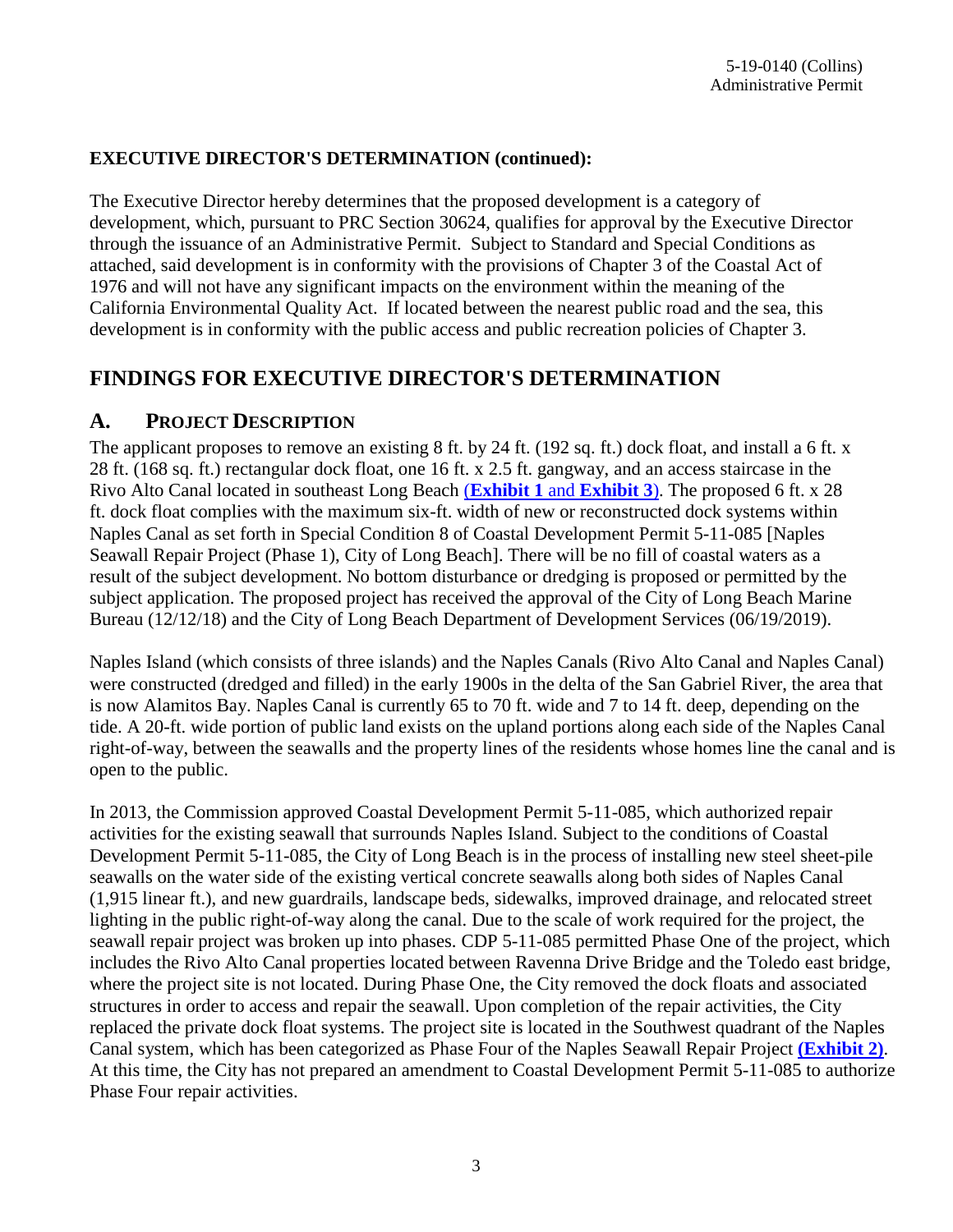The proposed dock system is associated with the adjacent single-family residence at 5614 Naples Canal and would be used for recreational boating purposes. The applicant submitted an eelgrass survey dated April 18, 2019, which indicated that no eelgrass was present within the project site. Invasive algae (*Caulerpa taxifolia*) were also not observed at the site. The City of Long Beach has developed eelgrass mitigation plans for the Phase One and Phase Two areas of the Naples Seawall Repair Project under Coastal Development Permits 5-11-085 and 5-11-085-A1, respectively. However, because the City has not started the procedures for the Phase Four area, it is unclear whether or if the City will undertake a similar eelgrass mitigation plan for the area. The Commission therefore imposes **Special Condition 2** and **Special Condition 3**, which require the applicant to undergo pre-construction eelgrass and caulerpa surveys for the project site and within a 10 meter buffer area. In addition, **Special Condition 4** and **Special Condition 5** require the applicant to implement best management practices during construction and post-construction in order to avoid any significant adverse effects to marine resources. Therefore, as proposed and conditioned herein, the development will not have any significant adverse effects on marine resources.

The proposed project (a new dock float) requires an access point (gangway and gangway platform), which may partially obstruct the approximately 20-ft. wide public right-of-way that runs between the applicant's property and the Naples Canal. The public right-of-way features a concrete walkway and may be partially landscaped in the area adjacent to the seawall by the applicant, but is subject to improvement by the City of Long Beach, consistent with the requirements of Coastal Development Permit 5-11-085. The applicant is not proposing any landscaping or improvements in the public rightof-way at this time. However, should the applicant decide to place improvements within the designated portion of the public right-of-way, the improvements would need to be consistent with the requirements found in Coastal Development Permit 5-11-085. Therefore, the Commission imposes **Special Condition 6,** which states that the only permitted improvements to the public right-of-way are the gangway platform adjacent to the seawall associated with the proposed dock system, seating available to the public, and drought tolerant non-invasive landscaping. Additionally, **Special Condition 6** requires that a minimum of six ft. of the reconstructed sidewalk shall remain open and accessible to the general public 24 hours a day, consistent with the other Naples Island public walkways and Special Condition 12 of Coastal Development Permit 5-11-085.

The City of Long Beach is in the process of implementing a dock float and pier lease program for the limited-term private use and occupation of State tidelands for development associated with recreational boating activities (i.e., private docks and piers) within Rivo Alto Canal. The program will establish fees in relation to the lease area and temporal length of each lease and all revenue will be deposited into the City's Tidelands Fund to be utilized for public access improvements in the City of Long Beach. Because the development associated with this permit is private use of State tidelands which impacts public access through the narrow canal popular with public kayakers and gondola passengers (60 to 80 feet wide), Special Condition 7 requires the applicant to provide mitigation in the form of a lease fee to the City which will be used to enhance public access in other areas. Only as conditioned is the project consistent with the Chapter 3 policies of the Coastal Act.

## **B. MARINE RESOURCES**

The proposed recreational boat dock development and its associated structures constitute an allowable and encouraged marine related use. There will be no net increase in number of piles or fill of coastal waters. The proposed development has been conditioned to minimize any significant adverse effect the project may have on the environment by avoiding or mitigating impacts upon sensitive marine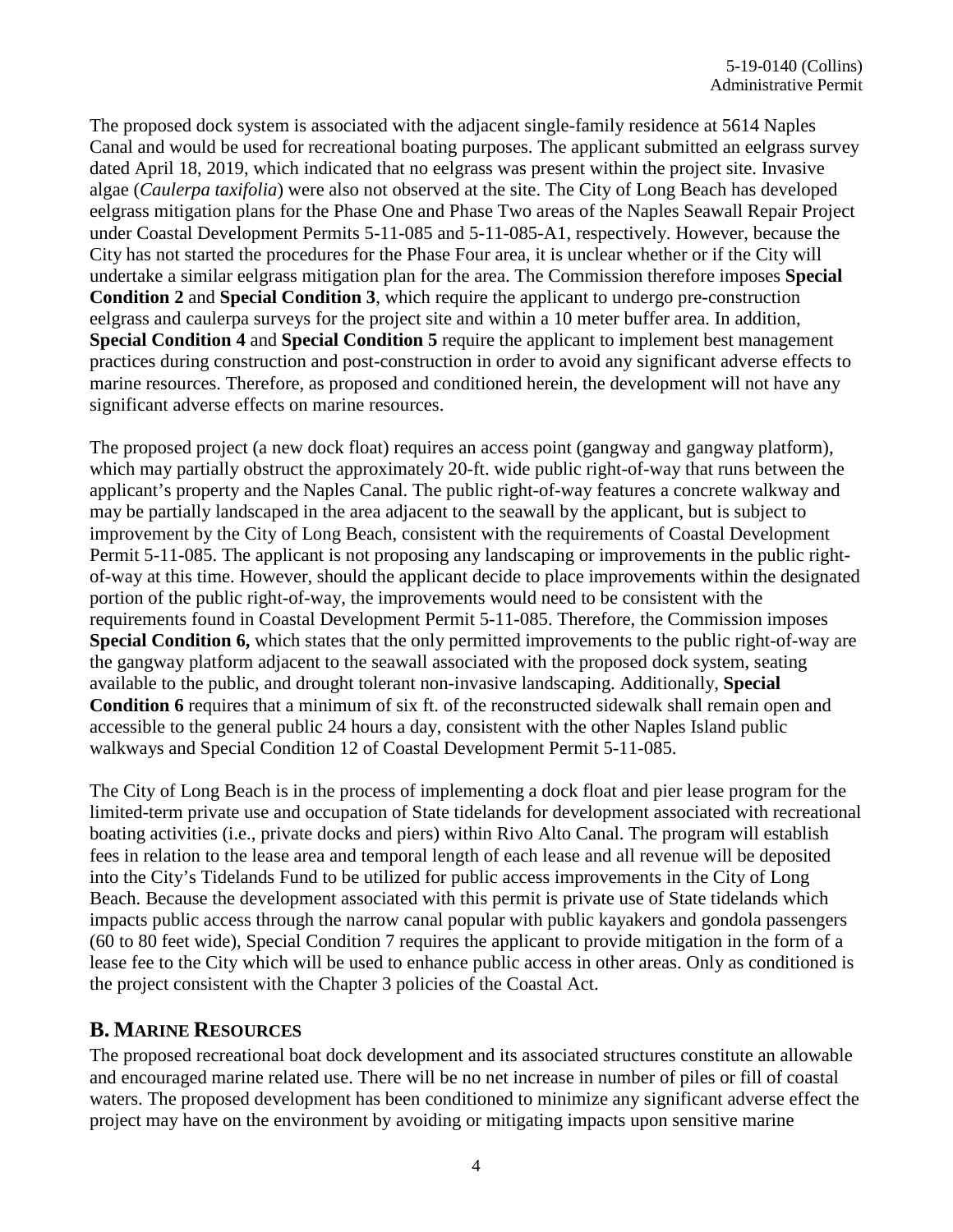resources, such as eelgrass. There are no feasible less environmentally damaging alternatives available. As conditioned, the project will not significantly adversely impact eelgrass beds and will not contribute to the dispersal of the invasive aquatic algae, *Caulerpa taxifolia*. Further, as proposed and conditioned, the project, which is to be used solely for recreational boating purposes, conforms to Sections 30224 and 30233 of the Coastal Act.

## **C. PUBLIC ACCESS AND RECREATION**

As conditioned, the proposed development will not have any new adverse impact on public access to the coast or to nearby recreational facilities. Thus, as conditioned, the proposed development conforms to Sections 30210 through 30214, Sections 30220 through 30224, and 30252 of the Coastal Act.

# **D. WATER QUALITY**

The proposed dock work will be occurring on or within coastal waters. The proposed development has a potential for a discharge of polluted runoff from the project site into coastal waters. The development, as proposed and as conditioned, incorporates best management practices (BMPs) to minimize the effect of construction and post-construction activities on the marine environment. These BMPs include, but are not limited to, the appropriate management of equipment and construction materials and for the use of post-construction best management practices to minimize the project's adverse impact on coastal waters. Therefore, the proposed development, as conditioned, conforms to Sections 30230 and 30231 of the Coastal Act regarding the protection of water quality to promote the biological productivity of coastal waters and to protect human health.

# **E. LOCAL COASTAL PROGRAM**

A coastal development permit is required from the Commission for the proposed development because it is located within the Commission's area of original jurisdiction. The Commission's standard of review for the proposed development is the Chapter 3 policies of the Coastal Act. The City of Long Beach certified LCP is advisory in nature and may provide guidance. The Commission certified the City of Long Beach LCP on July 22, 1980. As conditioned, the proposed development is consistent with Chapter 3 of the Coastal Act and with the certified LCP for the area.

# **F. CALIFORNIA ENVIRONMENTAL QUALITY ACT (CEQA)**

As conditioned, there are no feasible alternatives or additional feasible mitigation measures available that would substantially lessen any significant adverse effect that the activity may have on the environment. Therefore, the proposed project, as conditioned to mitigate the identified impacts, is the least environmentally damaging feasible alternative and can be found consistent with the requirements of the Coastal Act to conform to CEQA.

# **SPECIAL CONDITIONS**

This permit is granted subject to the following special conditions: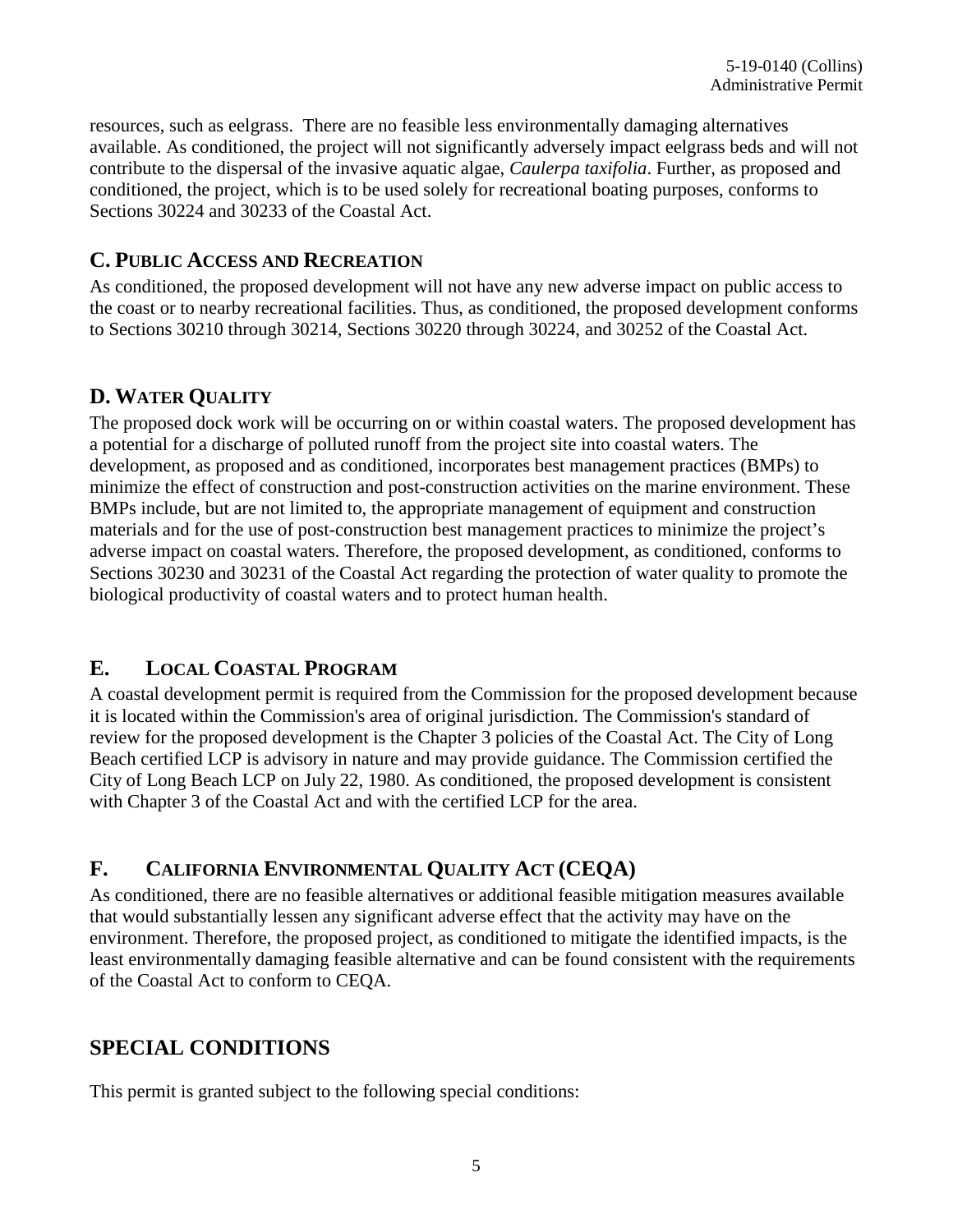- **1. Permit Compliance.** Boating related uses are the only uses permitted by the approved development. All development must occur in strict compliance with the proposal as set forth in the application for permit, subject to any special conditions. Any deviation from the approved project must be submitted for review by the Executive Director to determine whether an amendment to this coastal development permit or a new coastal development permit is required.
- **2. Pre-Construction Eelgrass Survey.** A valid pre-construction eelgrass survey (whether for *Zostera marina* or *Z. pacifica*) shall be completed for the project site and a 10m buffer area by the Permittees during the period of active eelgrass growth (this period varies in different regions; consult the CEMP for the relevant season in the project area). The pre-construction survey shall be completed no more than 60 days prior to the beginning of construction and shall be valid until the next period of active growth. If any portion of the project is subsequently proposed to occur in a previously unsurveyed area, a new survey is required during the active growth period for eelgrass in that region and no more than 60 days prior to commencement of work in that area. The eelgrass survey and mapping shall be prepared in full compliance with the CEMP, and in consultation with the National Marine Fisheries Service (NMFS) and California Department of Fish and Wildlife (CDFW). If side-scan sonar methods will be used, evidence of a permit issued by the California State Lands Commission (CSLC) for such activities shall also be provided prior to the commencement of survey work. The applicant shall submit the pre-construction eelgrass surveys for review and approval by the Executive Director within five (5) business days of completion of each eelgrass survey and in any event, no later than fifteen (15) business days prior to commencement of any development. If eelgrass surveys identify any eelgrass within the project area, which may be potentially impacted by the proposed project, the Permittees are required to complete post-project eelgrass surveys consistent with subsection A (below).
	- A. **Post-Construction Eelgrass Survey**. If any eelgrass is identified in the project site or the 10m buffer area by surveys required in subsection B of this condition (above), within 30 days of completion of construction, or within the first 30 days of the next active growth period following completion of construction that occurs outside of the active growth period, the applicant shall survey the project site and the 10m buffer area to determine if any eelgrass was adversely impacted. The survey shall be prepared in full compliance with the CEMP adopted by the NMFS (except as modified by this special condition), and in consultation with the CDFW. If side-scan sonar methods are to be used, evidence of a valid permit from CSLC must also be provided prior to the commencement of each survey period. The applicant shall submit the post-construction eelgrass survey for the review and approval of the Executive Director within thirty (30) days after completion of the survey. If any eelgrass has been adversely impacted, the applicant shall replace the impacted eelgrass at a minimum final 1.2:1 (mitigation:impact) ratio on-site, or at another location, in accordance with the CEMP. Any exceptions to the required 1.2:1 minimum final mitigation ratio found within the CEMP shall not apply. Based on past performance of eelgrass mitigation efforts, in order to achieve this minimum, the appropriate regional initial planting ratio provided in the CEMP should be used. Implementation of mitigation to ensure success in achieving the minimum final mitigation ratio (1.2:1) shall require an amendment to this permit or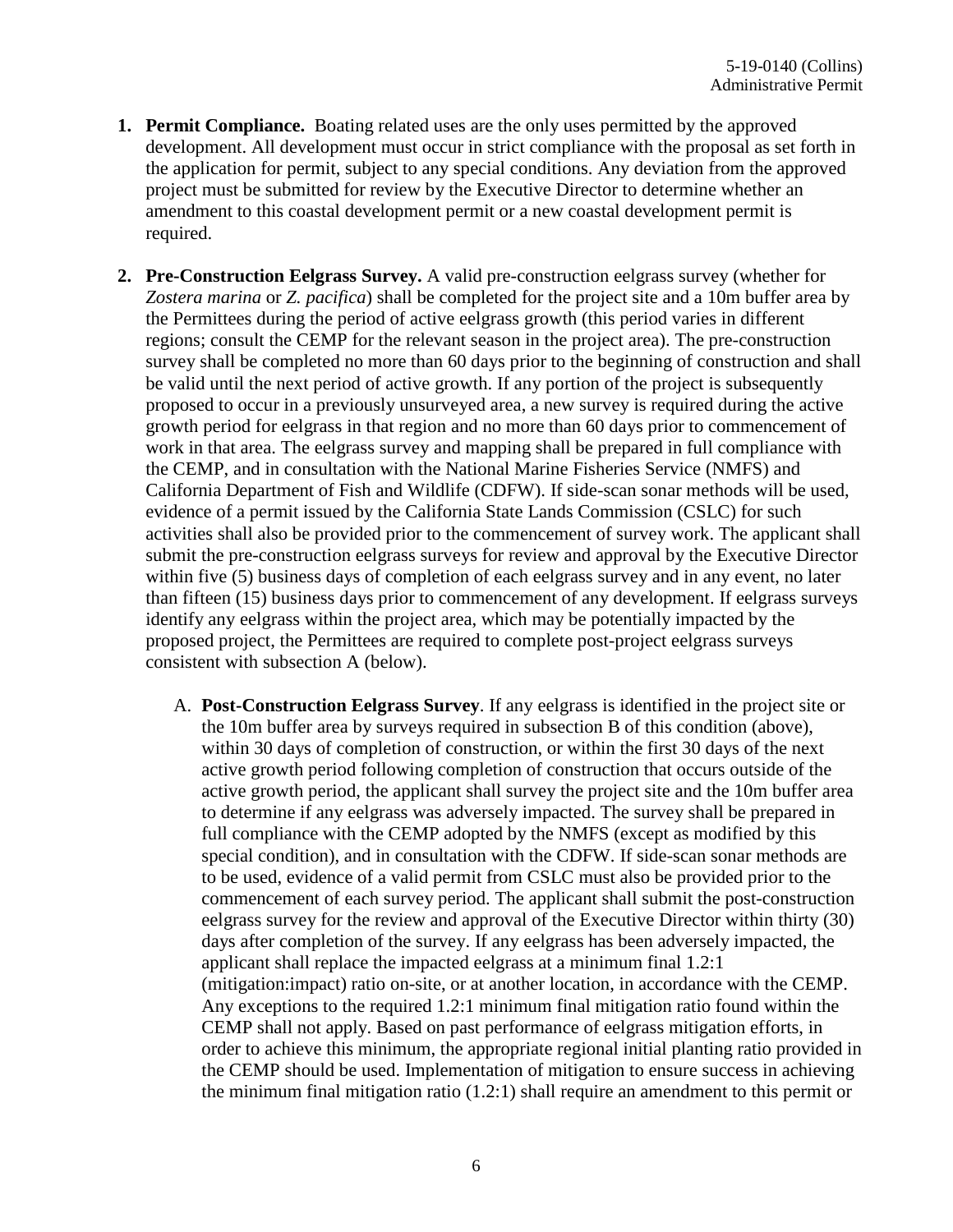a new coastal development permit unless the Executive Director provides a written determination that no amendment or new permit is required.

#### **3. Pre-Construction** *Caulerpa taxifolia* **Survey**

- a. Not more than 90 days nor less than 30 days prior to commencement or recommencement of any development authorized under this coastal development permit (the "project"), the applicant shall undertake a survey of the project area and a buffer area at least 10 meters beyond the project area to determine the presence of the invasive green alga, *Caulerpa taxifoli*a. The survey shall include a visual examination of the substrate.
- b. The survey protocol shall be prepared in consultation with the Regional Water Quality Control Board, the California Department of Fish and Wildlife, and the National Marine Fisheries Service (see http://www.westcoast.fisheries.noaa.gov/habitat/aquatic\_invasives/caulerpa\_taxifolia.ht ml).
- c. Within five (5) business days of completion of the survey, the applicant shall submit the survey
	- i. for the review and written approval of the Executive Director; and
	- ii. to the Surveillance Subcommittee to the Southern California Caulerpa Action Team (SCCAT). The SCCAT Surveillance Subcommittee may be contacted through William Paznokas, California Department of Fish & Wildlife (858-467- 4218/William.Paznokas@wildlife.ca.gov) or Bryant Chesney, National Marine Fisheries Service (562-980-4037/Bryant.Chesney@noaa.gov).
- d. If *C. taxifolia* is found within the project or buffer areas, the applicant shall not proceed with the project until 1) the applicant provides evidence to the Executive Director that all *C. taxifolia* discovered within the project and/or buffer area has been eliminated in a manner that complies with all applicable governmental approval requirements, including but not limited to those of the California Coastal Act, or 2) the applicant has revised the project to avoid any contact with *C. taxifolia*. No revisions to the project shall occur without a Coastal Commission approved amendment to this coastal development permit unless the Executive Director provides a written determination that no amendment is legally required.
- **4. Construction Responsibilities and Debris Removal.** By acceptance of this permit, the permittee agrees that the approved development shall be carried out in compliance with the following BMPs:
	- a. No construction materials, equipment, debris, or waste will be placed or stored where it may be subject to wave, wind, or rain erosion and dispersion.
	- b. Any and all construction material shall be removed from the site within ten days of completion of construction and disposed of at an appropriate location.
	- c. Machinery or construction materials not essential for project improvements are prohibited at all times in the subtidal or intertidal zones.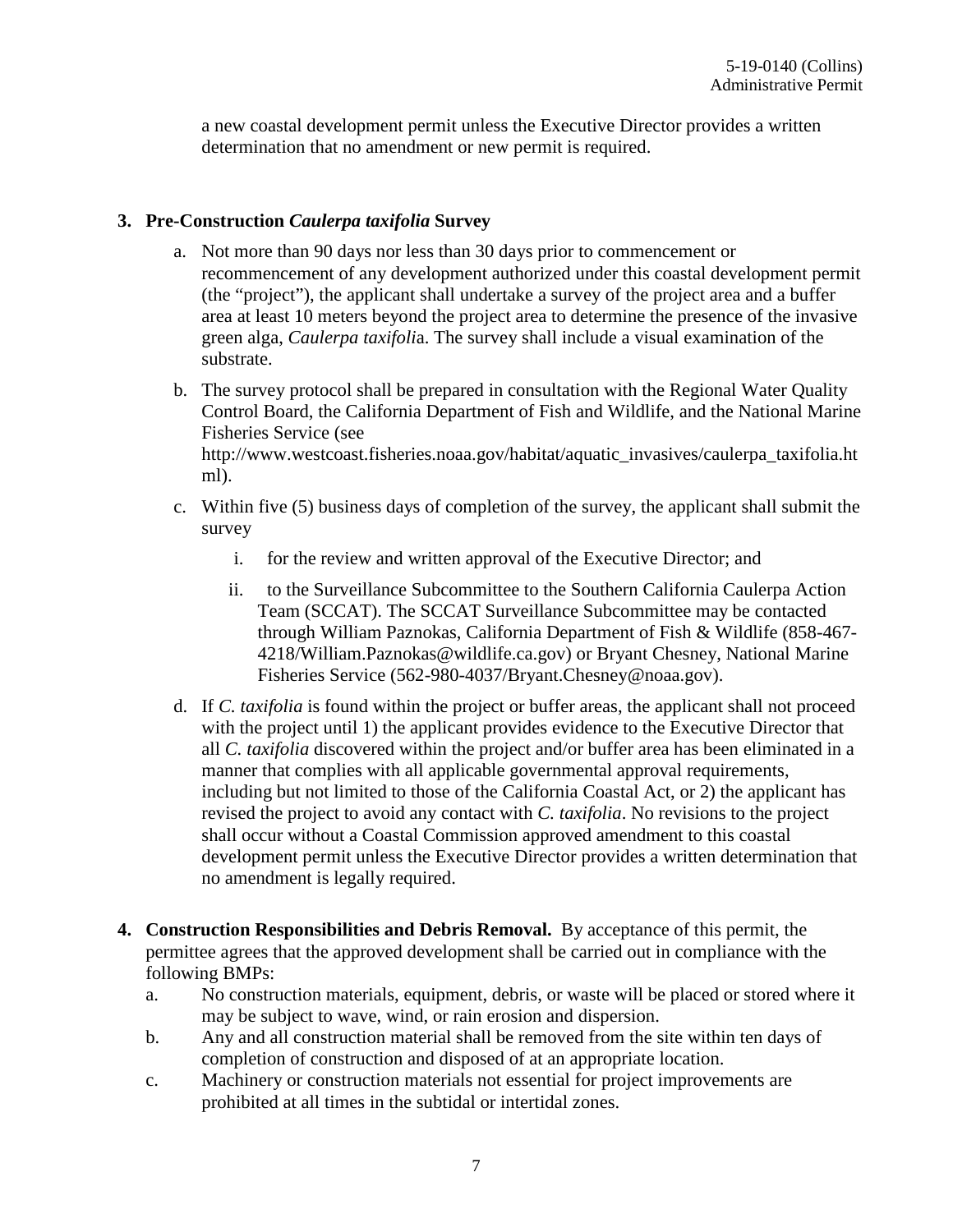- d. Floating booms will be used to contain debris discharged into coastal waters and any debris discharged will be removed as soon as possible but no later than the end of each day.
- e. Divers will recover non-buoyant debris discharged into coastal waters as soon as possible after loss.
- f. At the end of the construction period, the permittee shall inspect the project area and ensure that no debris, trash or construction material has been left on the shore or in the water, and that the project has not created any hazard to navigation.
- **5. Best Management Practices (BMP) Program.** By acceptance of this permit, the permittee agrees that the long-term water-borne berthing of boat(s) in the approved dock and/or boat slip will be managed in a manner that protects water quality pursuant to the implementation of the following BMPs:
	- a. Boat Cleaning and Maintenance Measures:
		- In-water top-side and bottom-side boat cleaning shall minimize the discharge of soaps, paints and debris.
		- In-the-water hull scraping or any process that occurs under water that results in the removal of paint from boat hulls is prohibited. Only detergents and cleaning components that are designated by the manufacturer as phosphate-free and biodegradable shall be used, and only minimal amounts shall be used.
		- The applicant shall minimize the use of detergents and boat cleaning and maintenance products containing ammonia, sodium hypochlorite, chlorinated solvents, petroleum distillates or lye.
	- b. Solid and Liquid Waste Management Measures:
		- All trash, recyclables, and hazardous wastes or potential water contaminants, including old gasoline or gasoline with water, absorbent materials, oily rags, lead acid batteries, anti-freeze, waste diesel, kerosene and mineral spirits shall be disposed of in a proper manner and shall not at any time be disposed of in the water or gutter.
	- c. Petroleum Control Management Measures:
		- Oil absorbent materials should be examined at least once a year and replaced as necessary. The applicant shall recycle the materials, if possible, or dispose of them in accordance with hazardous waste disposal regulations. The boaters are encouraged to regularly inspect and maintain engines, seals, gaskets, lines and hoses in order to prevent oil and fuel spills. Boaters are also encouraged to use preventive engine maintenance, oil absorbents, bilge pump-out services, or steam cleaning services to clean oily bilge areas. Clean and maintain bilges. Do not use detergents while cleaning. The use of soaps that can be discharged by bilge pumps is discouraged.
- 6. **Public Access along the Public Right-of-Way.** The proposed project shall not interfere with public access and use of the public right-of-way that runs between the permittee's property and Rivo Alto Canal. The only permitted improvements to the public right-of-way are the gangway platform to the seawall associated with the proposed dock system, seating available to the public, and drought tolerant non-invasive landscaping.